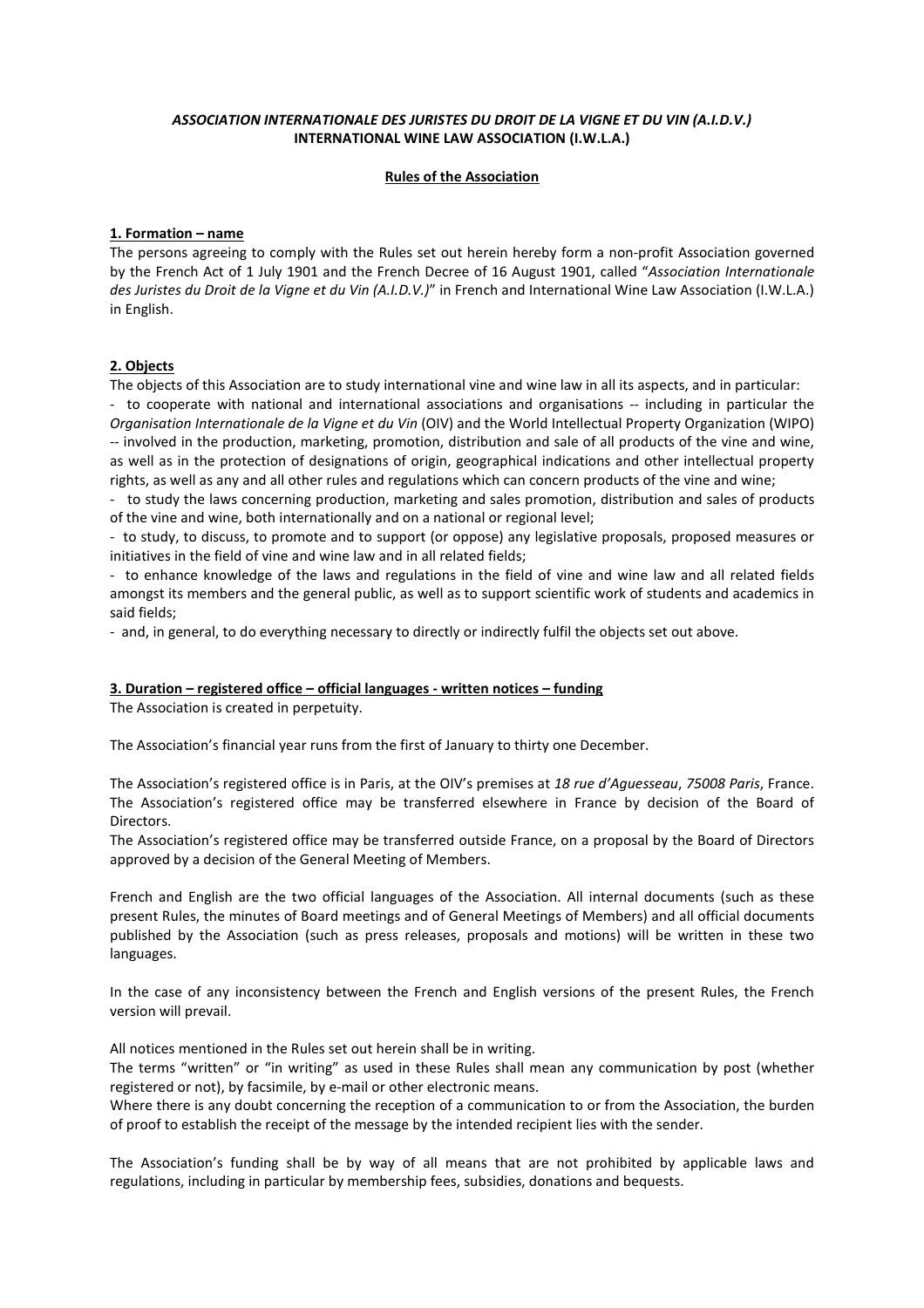#### **4. Members – categories – membership fees**

The Association is composed of members and honorary members.

The Association may accept as members both natural persons (at least 18 years old) and legal persons.

Honorary members are members who have rendered significant services to the Association and who are appointed by a General Meeting of Members, on a proposal by the Board of Directors, and are exempted from paying membership fees.

Members are persons who pay an annual membership fee as determined by the General Meeting of Members from time to time.

The annual membership fee for legal persons is higher than the annual membership fee for natural persons and allows legal persons to appoint five natural persons as their representatives to participate in the Association's activities. However, legal persons have only one vote in the General Meeting of Members.

The annual membership fee for students and retirees shall be lower than the standard annual membership fee for members.

The amount of the annual membership fees shall be determined each year by the General Meeting of Members, on a proposal by the Board of Directors.

If the financial situation of the Association so requires and/or in order to meet specific expenses, a General Meeting of Members, on a proposal by the Board of Directors, may request the payment of additional membership fees.

#### **5. Members - admittance criteria - rights**

Any person satisfying the conditions of admission can apply for membership in writing with the Secretary General by completing and lodging a membership form together with the applicable annual membership fees.

On lodging an application for admission to membership, the candidate acknowledges that they support the objects of the Association and agree that they will comply with these Rules, with which they are deemed to be acquainted.

The Executive Committee reserves the right to refuse membership to candidates.

In case of a refusal by the Executive Committee to admit a candidate to membership (which refusal must be communicated in writing by the Secretary General to the candidate), the candidate has the right to appeal in writing to the Board of Directors, which will make a final decision, also communicated in writing by the Secretary General to the candidate.

Neither the Executive Committee, nor the Board of Directors is required to provide the reasons for its decision.

Each member of the Association, having paid all due membership fees, shall be entitled to

(a) receive all communications sent by the Association to its members;

(b) attend all General Meetings of Members and Extraordinary Meetings of Members and to vote in these meetings;

(c) have a right of access to all minutes and other official documents of the Association (with the exception of confidential personal or legal data concerning persons or the Association);

(d) verify and correct their personal data as used by the Association.

## **6. Loss of membership**

Membership may be terminated or lost through resignation, death or expulsion.

A member wishing to resign shall communicate their resignation, in writing, to the Secretary General. Their resignation shall have immediate effect. The membership fee for the current year shall not be reimbursed by the Association.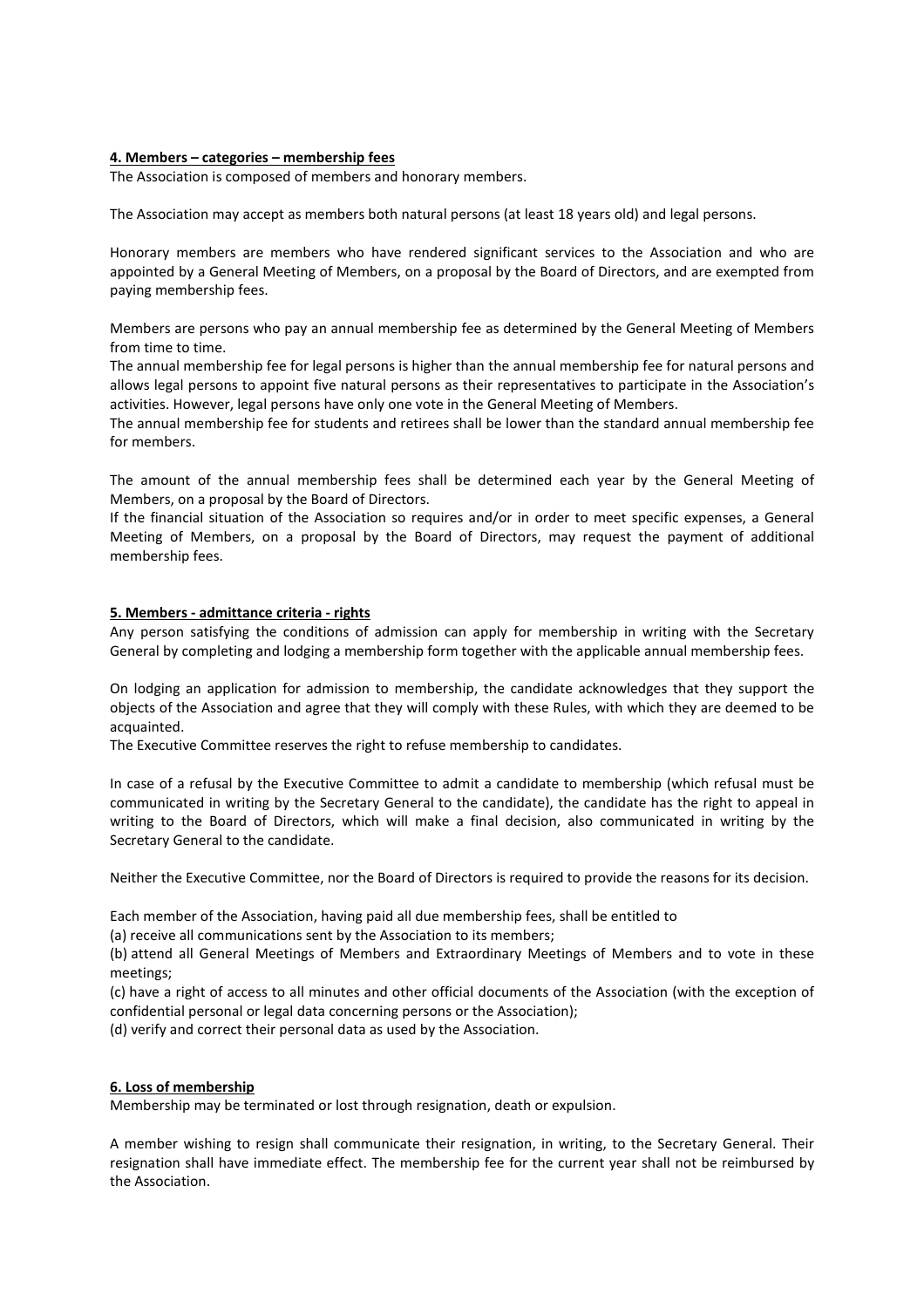A member who has not paid their annual membership fee within the period specified in a written notice to that effect sent by the Secretary General shall be deemed to have resigned at the expiry of that period. The effective resignation by that member shall be communicated to them in writing by the Secretary General and shall have immediate effect.

A member can be expelled by the Board of Directors, on a proposal by the Executive Committee, for serious misconduct (whether or not within the Association). The expulsion shall be communicated in writing by the Secretary General to the member in question.

Prior to being expelled, the member must be invited in writing by the Secretary General to provide an explanation in writing of their misconduct to the Executive Committee and, if appropriate, a proposal for redress, either in person (the presence of at least two members of the Executive Committee being required), or in writing.

If the member in question fails to provide to the Executive Committee a response satisfactory to the Executive Committee, the Executive Committee shall communicate its written proposal for expulsion to the Board of Directors (with a copy being sent by the Secretary General to the member in question).

Any person having lost their membership, for whatever reason, shall as soon as possible be removed by the Secretary General from the Association's list of members.

## **7. Board of Directors**

The Association shall be managed by a Board of Directors consisting of a minimum of twelve members and a maximum of forty-two members.

The Past Presidents of the Association shall be automatically members of the Board of Directors in the capacity of Vice Presidents, and Presidents of the Regional Sections shall be automatically members of the Board of Directors, while the other members are elected by the General Meeting of Members.

The members of the Board of Directors are elected for a three year term, which is renewable. In case a legal person is elected as a member of the Board of Directors, it shall appoint a natural person as its representative.

In case of a Board vacancy, caused by a resignation (including the status of being considered to have resigned), death or expulsion, the Board of Directors may co-opt a temporary substitute member. This cooptation must be ratified by the next General Meeting of Members in order to become final. The term of the person so coopted ends at the end of the term of the person whose place the coopted person is filling.

#### **8. Executive Committee – powers and obligations of its members – internal regulations**

The Board of Directors elects amongst its members an Executive Committee, consisting of:

- a President, elected for three years, which term is not immediately renewable;

- one or more Vice Presidents, elected for three years, whose term is renewable;

- a Secretary General and, if need be, an Assistant Secretary General, elected for three years, whose term is renewable;

- a Treasurer and, if need be, an Assistant Treasurer, elected for three years, whose term is renewable.

The Executive Committee shall manage the day to day business of the Association.

The President has the power to represent the Association in all civil acts. In particular, he or she is the legal representative of the Association in court proceedings.

The President can, for a specific act or function or task, in the context of the management of the Association's day to day business, delegate their power to another member of the Executive Committee or of the Board of Directors.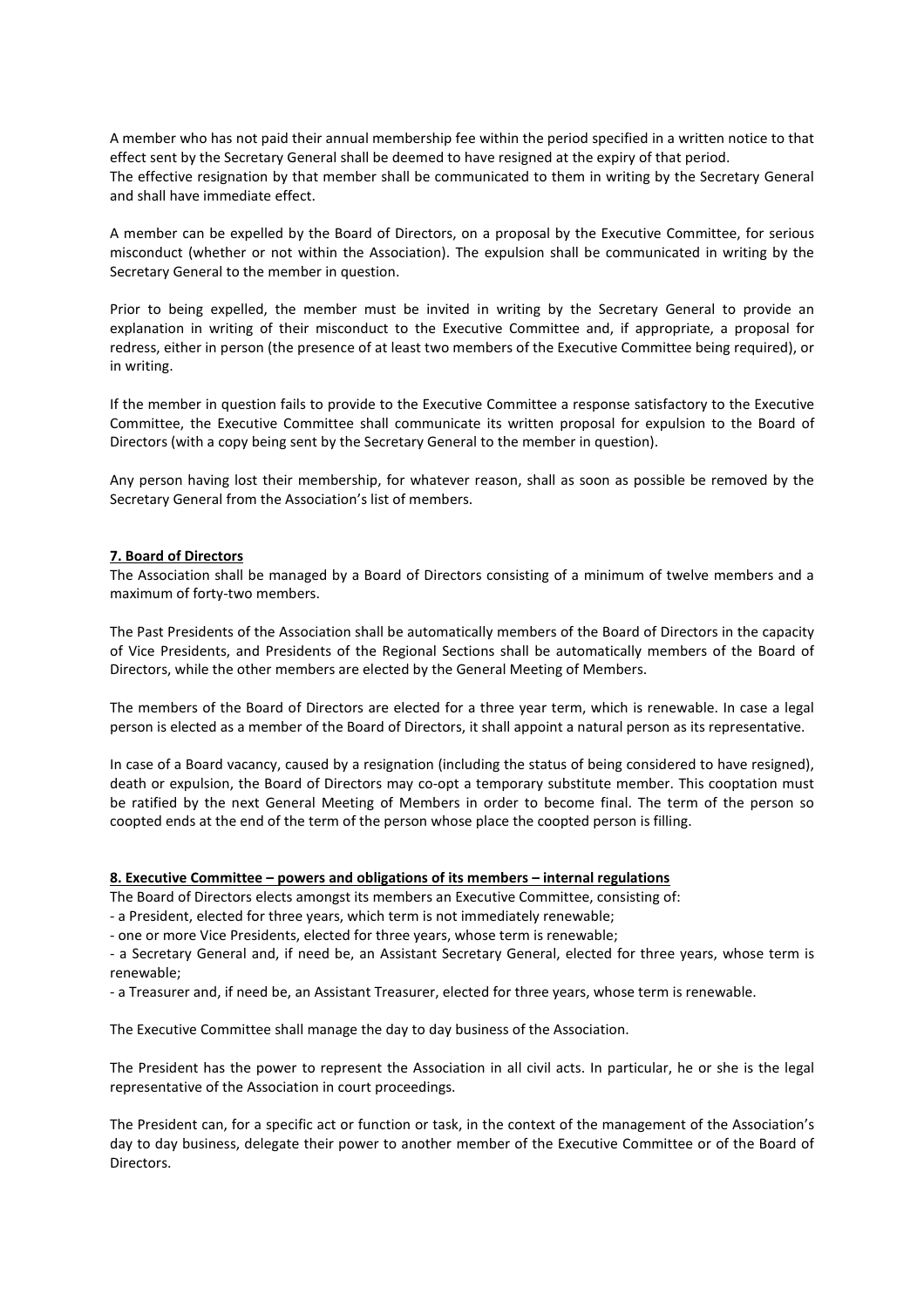External service providers, such as a bookkeeper and/or chartered accountant of the Association, shall report to the President.

The President organises and supervises the functioning of the Executive Committee and the distribution of tasks amongst the members of the Executive Committee and Board, in accordance with their functions and skills.

Decisions of the Executive Committee shall be made by consensus. In case where a consensus cannot be achieved, the President shall submit the matter to a vote of the Executive Committee. Where the votes are equally divided, the President shall have a deciding vote.

On the basis of a delegation of powers for such tasks by the President, the Secretary General – with the assistance of the Assistant Secretary General – shall manage and maintain current the Association's membership list and website, both in conformity with applicable law and the directives of the French CNIL (*Commission Nationale de l'Informatique et des Libertés*), shall call meetings and send payment requests and reminders in case payment terms established by the Executive Committee are not respected, shall draft and send the minutes and all other written documents provided under the present Rules, shall assists the Treasurer and Assistant Treasurer in collecting the membership fees, and shall keep in safe custody at the seat of the Association all administrative documents, archives, lists, correspondence and minutes of the Association, whether on paper or electronic, and shall ensure the complete and perfect handover thereof to their successor.

The Executive Committee shall at all times have access to all such administrative documents of the Association. The President, the Secretary General and the Assistant Secretary General will each have complete and independent access to the Association's website and to the external access/service provider(s) responsible for the website and/or domain name, each as authorised administrators entitled to modify and update the contents and the functioning of the website.

On the basis of a delegation of powers for such tasks by the President, the Treasurer – with the assistance of the Assistant Treasurer – shall, with the help of the Secretary General or Assistant Secretary General, collect the membership fees and in general all revenues of the Association, shall make all the Association's payments, where necessary with the prior authorisation of the Board of Directors or the General Meeting of Members in conformity with these Rules, shall liaise with any external bookkeeper and/or chartered accountant of the Association as well as with its bank, shall keep the books and accounts and shall prepare the annual accounts with any external bookkeeper and/or chartered accountant and shall be accountable to the Board of Directors and the General Meeting of Members for the financial management of the Association, as provided under these Rules. He or she shall also keep in safe custody all financial documents of the Association, in conformity with the law, and shall ensure the complete handover thereof to their successor.

The Executive Committee shall at all times have access to all such accounts and financial documents of the Association.

The Executive Committee manages the day to day business of the Association and has the power to independently take decisions and make all necessary payments, up to an amount equivalent to fifteen percent of the Association's annual income, provided it reports its management to the Board of Directors at the next Board meeting.

Above that amount, as well as with regard to any decision outside the management of the Association's day to day business, the Executive Committee shall submit requests for authorisation to make such payments and to take substantive decisions to the prior vote of the Board of Directors.

The members of the Executive Committee and of the Board of Directors shall not receive any payment for the performance of their functions.

Only costs (disbursements) incurred in the normal course of carrying out their work for the Association may be reimbursed and only after such expenditures have first been audited by the Executive Committee. Such costs shall not in any case include salaries of personnel of the members of the Executive Committee or the Board of Directors, or of their firms, organisations or companies.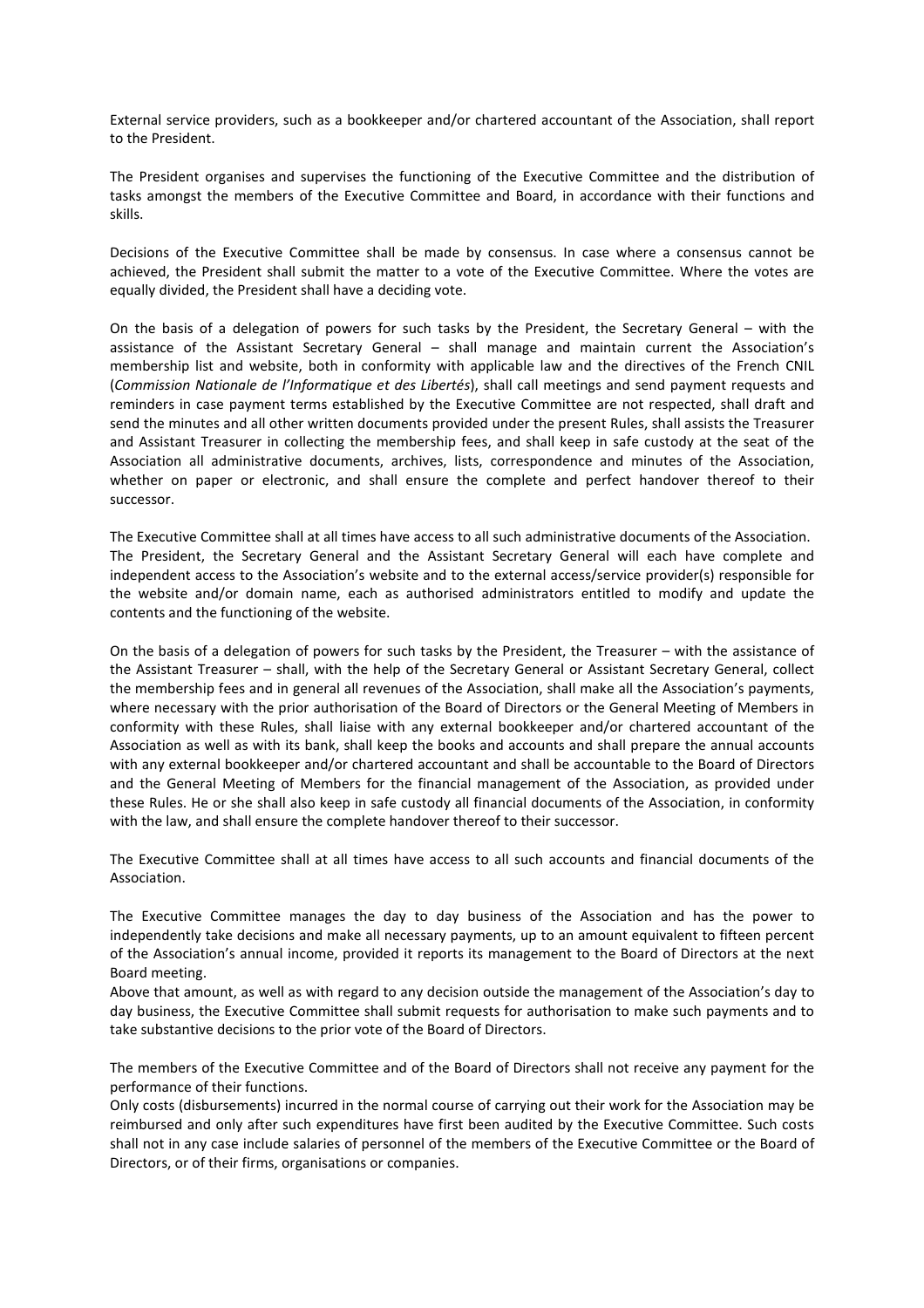In case a member of the Executive Committee or of the Board of Directors finds themselves in a conflict of interest, having a personal stake in a matter discussed by the Board of Directors or the Executive Committee, they shall immediately inform the other members of the Board of Directors. The Board of Directors will decide the matter, if necessary. The person concerned by the conflict of interest cannot participate in the related discussions of the Board of Directors and cannot vote.

On a proposal by the Executive Committee or, if need be, at its own initiative, the Board of Directors can establish internal regulations (which shall be in writing). Any such internal regulations are intended to address only issues of internal management of the Association falling under the Board of Director's competence and which are not addressed by these Rules.

## **9. Meeting of the Board of Directors – powers**

The Board of Directors shall meet at least twice a year, which Board meetings are called by the President, or as requested by at least one third of its members. The notice or request calling the meeting must be in writing, sent to all members of the Board of Directors at least two weeks before the intended date, except in case of urgent notices from the President to convene a meeting, as described below.

The agenda for the Board meeting must accompany each notice or request of a Board meeting. Members of the Board of Directors may request that topics or questions be added to the agenda, provided they send their request to the Secretary General and the Assistant Secretary General at least one week before the Board meeting. The Secretary General or the Assistant Secretary General will as soon as possible send a modified agenda, in writing, to all of the members of the Board of Directors.

The quorum for a valid meeting of the Board of Directors shall be at least one third of its paid-up members (whether present in person or by proxy).

Meetings of the Board of Directors shall be held at the venue stated in the notice calling the meeting. Members who cannot attend in person and have so requested in writing prior to the meeting may attend by videoconference, by conference call or through any other means of electronic communication accepted by the President.

In urgent matters or for specific decisions (as opposed to regular Board meetings), the President can call a meeting of the Board of Directors to be held entirely by way of the exchange of emails or through any other electronic means of communication that the President may determine. For specific decisions, the notice calling the meeting will be sent to all Board members in the same way as for ordinary meetings of the Board of Directors. Only in urgent matters can the notice calling the meeting be sent with less than two weeks notice, but such notices shall nevertheless be sent as far as possible in advance, and the short notice must be ratified by the Board of Directors.

The President chairs meetings of the Board of Directors. Decisions are taken by a majority vote of the attending and represented members of the Board of Directors.

Where the votes of the Board on any issue are equally divided, the President shall have a deciding vote.

The President, or the majority of the Board members attending (whether present in person or by proxy), may decide to have the votes cast by secret ballot in writing.

With regard to the acceptance of the minutes of a previous meeting of the Board of Directors, only the Board members who participated in the said previous meeting in person shall have the right to vote on the acceptance of said minutes.

Any member of the Board of Directors who is absent can be represented by another member of the Board of Directors who attends the meeting of the Board of Directors in person by giving to such other member a written power of attorney, provided always that no member of the Board of Directors shall have more than three votes (including their own vote).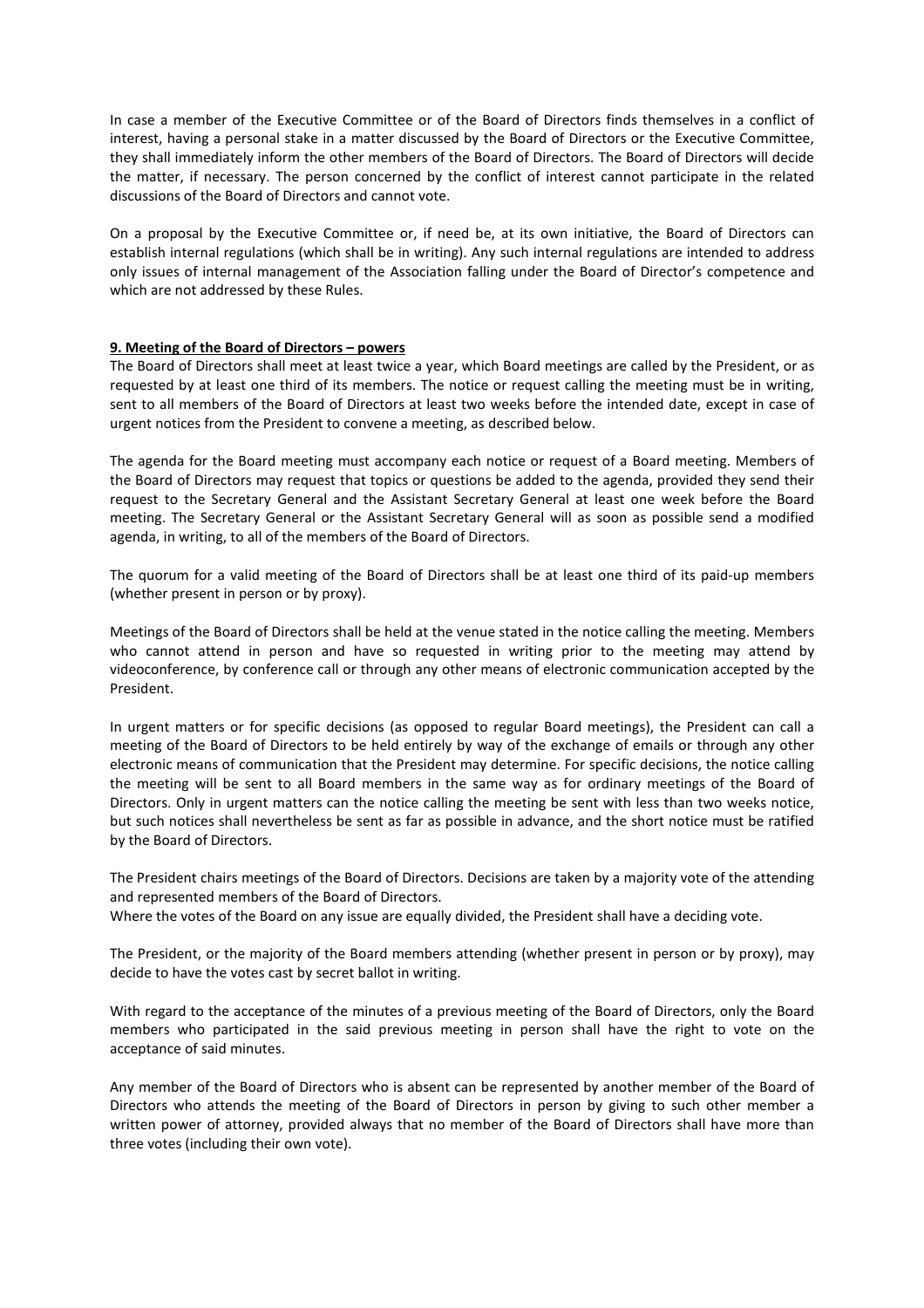Any member of the Board of Directors who, without prior written excuse, does not attend – or is not represented by proxy -- at two consecutive meetings of the Board of Directors can be deemed by the Board of Directors to have resigned from the Board of Directors. In such a case, the Board member who is considered to have resigned will be notified in writing by the Secretary General, with the resignation having immediate effect on the Board of Directors making its decision on such deemed resignation.

The President is entitled to invite guests to meetings of the Board of Directors, such guests only having an advisory role. A guest is a person of whom the participation in one, more or all meetings is considered useful by the President, because of that person's competence or specific qualities.

The Board of Directors has the widest powers legally possible to execute or authorise any acts or operations consistent with the objects of the Association and which are not within the sole competence of the General Meeting of Members.

The Secretary General or Assistant Secretary General, on behalf of the Board of Directors, is responsible for calling a General Meeting of Members and giving notice thereof to all members.

The Board of Directors supervises the management of the day to day business of the Association by the Executive Committee, the latter reporting to the Board of Directors.

The Board of Directors authorises the President, with power of delegation to the Treasurer, to purchase, sell or hire whatever is reasonably necessary for the proper functioning of the Association, without prior authorisation, up to an amount equivalent to fifteen percent of the Association's annual income. For purchases, sales or hiring exceeding said amount, the prior authorisation of the Board of Directors must be obtained.

The Board of Directors, on a proposal by the Executive Committee, may appoint members of special committees for special projects of the Association, such as the organisation of annual conferences, special scientific or educational projects, preparing the creation of a new Regional Section or any other project outside the scope of the management of the Association's day to day business.

Proposed decisions of the Board of Directors relating to the acquisition, sale or exchange of real estate necessary for the Association's purposes, the taking out of mortgages on real estate, leases longer than nine years, the sales of goods and loans, must be first approved by a General Meeting of Members.

The Secretary General or the Assistant Secretary General shall draft minutes of meetings of the Board of Directors. The minutes shall detail the names of the members of the Board of Directors who participated in or were represented at the meeting, the topics discussed, the discussions, all resolutions having been voted on as well as the results of the vote.

The minutes, both in French and in English, shall be sent to all members of the Board of Directors, either by sending these to them directly by notice in writing, or by placing them on the Association's website in a secure space reserved for the members of the Board of Directors only, within two months of the meeting.

## **10. General Meeting of Members**

General Meeting of Members consist of meetings of all members of the Association, called as set out below, who have paid all due membership fees (with the exception of honorary members, exempted from membership fees).

There shall be a General Meeting of Members at least once a year, called by the Secretary General or Assistant Secretary General on behalf of the Board of Directors, or at the request of at least one third of the Association's members. The notice or request calling for the General Meeting of Members shall be sent to all members at least four weeks prior to the General Meeting of Members and shall include the agenda.

The quorum for General Meetings of Members is at least twenty members of the Association attending in person or represented by proxy.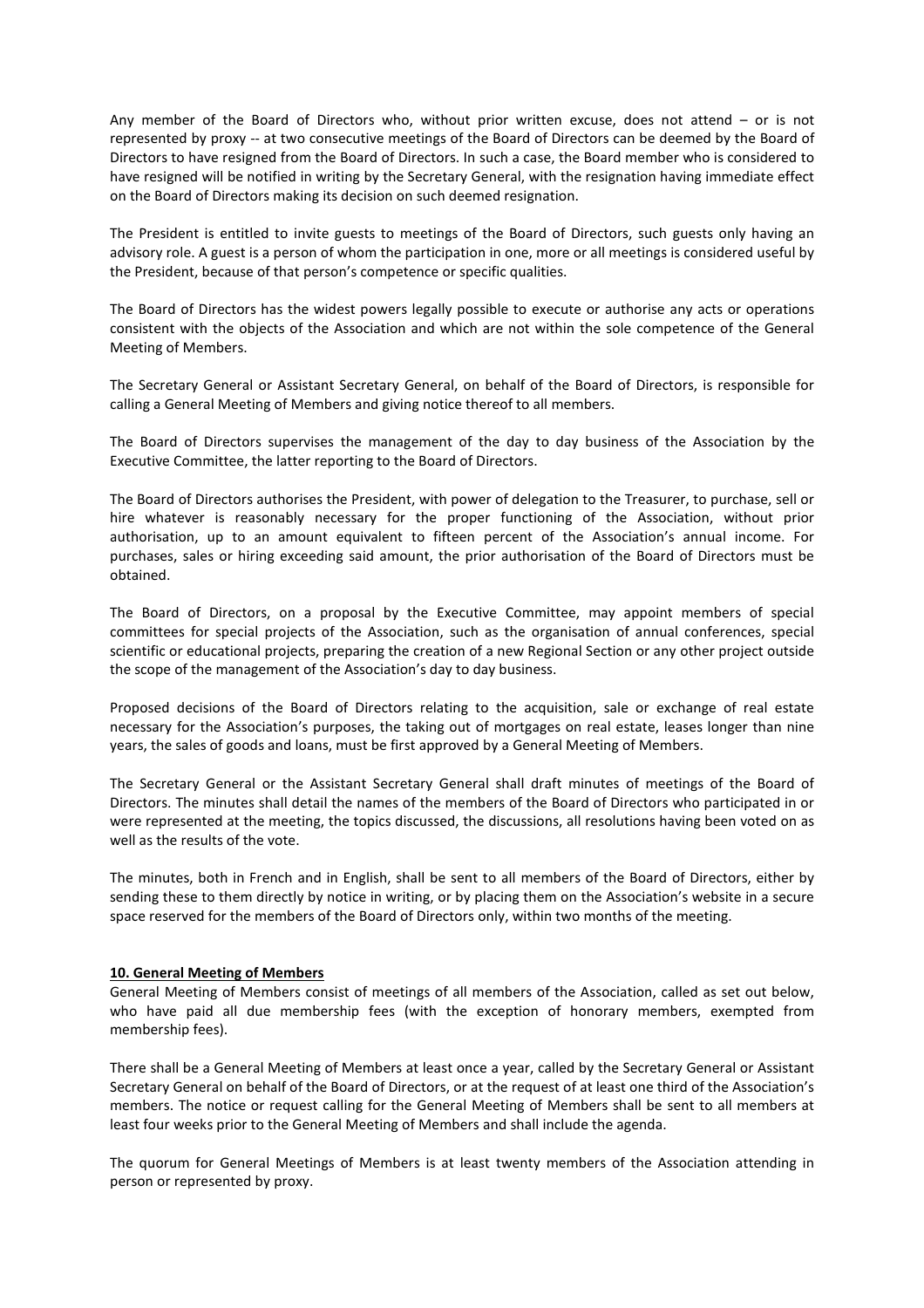Any member of the Association may request that topics or questions be added to the agenda provided they address their request to the Secretary General and the Assistant Secretary General at least two weeks before the meeting. The Secretary General or Assistant Secretary General will as soon as possible send a modified agenda, in writing, to all members of the Association.

Only topics and questions that are listed on the agenda shall be discussed during the General Meeting of Members.

The Board of Directors is entitled to invite guests to General Meetings of Members, who will only have an advisory role. A guest is a person of whom the participation in the General Meeting of Members is considered useful by the Board of Directors, because of that person's specific qualities or competence.

The President, assisted by the members of the Executive Committee, chairs the General Meetings of Members. The President presents their report on the general situation of the Association and on the management, submitting it for the approval of the General Meeting of Members.

The Treasurer presents the books and accounts over the past financial year and the budget for the coming financial year and submits it for the approval of the General Meeting of Members.

The General Meeting of Members takes decisions by majority vote of the members attending in person or by proxy. Each member of the Association has one vote. Any member who is absent can be represented by another member who attends the meeting in person by giving to such other member a written power of attorney, provided always that no member shall have more than five votes (including their own vote). Where the votes of members are equally divided, the President shall have a deciding vote.

The Board of Directors may decide to have the votes cast by secret ballot in writing.

With regard to the acceptance of the minutes of a previous General Meeting of Members, only the members of the Association who participated in the said meeting in person shall have the right to vote on the acceptance of said minutes.

The Secretary General or the Assistant Secretary General shall draft minutes of the General Meeting of Members. The minutes shall detail the names of the members of the Association who participated in or were represented at the General Meeting of Members, the topics discussed, the discussions, all resolutions having been voted on as well as the results of the vote.

The minutes, both in French and in English, shall be sent to all members of the Association, either by sending these to them directly by notice in writing, or by placing them on the Association's website in a secure space reserved for the members of the Association only, within two months of the meeting.

#### **11. Extraordinary Meeting of Members**

Extraordinary Meetings of Members consists of meetings of all members of the Association, called as set out below, who have paid all due membership fees (with the exception of honorary members, exempted from membership fees).

Extraordinary Meetings of Members are convened only either in order to consider and, if appropriate, to approve a modification of these Rules or the dissolution of the Association, called by the Secretary General or Assistant Secretary General on behalf of the Board of Directors, or at the request of more than one half of the Association's members. The notice or request calling for the Extraordinary Meeting of Members shall be sent to all members and shall include the agenda.

The quorum for Extraordinary Meetings of Members is at least thirty members of the Association attending in person or represented by proxy.

If no quorum is reached, a second Extraordinary Meeting of Members shall be convened, with the same agenda, at least two weeks prior to the date of the second Extraordinary Meeting of Members. This second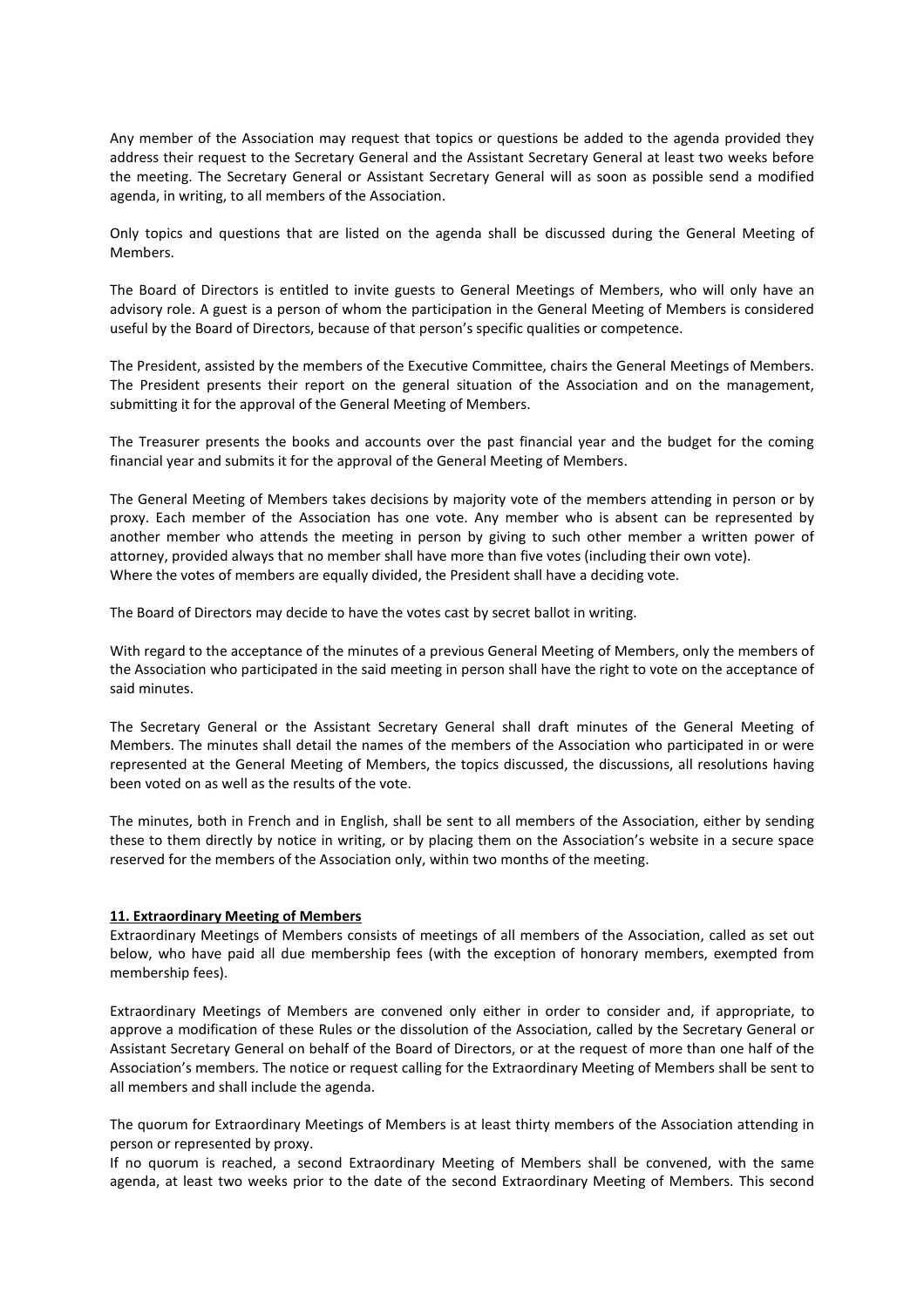Extraordinary Meeting of Members can be held entirely through the exchange of e-mails or through any other means of electronic communication accepted by the Board of Directors. No quorum is required for such second Extraordinary Meeting of Members.

The President, assisted by the members of the Executive Committee, chairs the Extraordinary Meetings of Members.

These Rules can only be amended or the dissolution can only be declared, whether in the first or in the second Extraordinary Meeting of Members, with at least a two thirds majority of the votes of the members attending in person or by proxy.

At Extraordinary Meetings of Members, each member of the Association has one vote. Any member who is absent can be represented by another member attending the meeting in person by giving to such other member a written power of attorney, provided no member shall have more than five votes (including their own vote).

Where the votes of members are equally divided, the President shall have a deciding vote.

The Board of Directors may decide to have the votes cast by secret ballot in writing.

With regard to the acceptance of the minutes of a previous Extraordinary Meeting of Members, only the members of the Association having participated in said meeting in person have the right to vote on the acceptance of said minutes.

The Secretary General or the Assistant Secretary General shall draft minutes of the Extraordinary Meeting of **Members** 

The minutes shall detail the names of the members of the Association having participated in were represented at the Extraordinary Meeting of Members, the topics discussed, the discussions, all resolutions having been voted on as well as the results of the vote.

The minutes, both in French and in English, shall be provided to all members of the Association, by sending these to them directly, by notice in writing, within two months of the meeting.

## **12. Regional Sections**

The Board of Directors can found Regional Sections or accept the founding of Regional Sections at the initiative of members of the Association. Regional Sections shall remain under the authority of the Association.

The Presidents of Regional Sections are automatically member of the Board of Directors of the Association.

In order to be a member of a Regional Section, a person must also be a member of the Association, having paid all their membership fees (with the exception of honorary members, exempted from the payment of membership fees). Members of the Association who are members of a Regional Section shall continue to be subject to these Rules and the authority of the Association, which will supersede any and all rules or regulations of, or decisions by a Regional Section.

Regional Sections can request the payment of additional membership fees from their regional members in order to finance their regional activities, provided they are themselves established pursuant to the laws of their applicable local jurisdiction as a non-profit association, foundation or organisation, independent from the Association and have their own bank account.

The Association may not demand payment by the Regional Sections of, and has no right to, the regional membership fees collected by the Regional Sections.

If necessary or opportune at a regional level, Regional Sections may collect the annual membership fees for the Association from their members, provided they shall transfer these collected membership fees in their entirety to the Association within the period required by the Board of Directors of the Association.